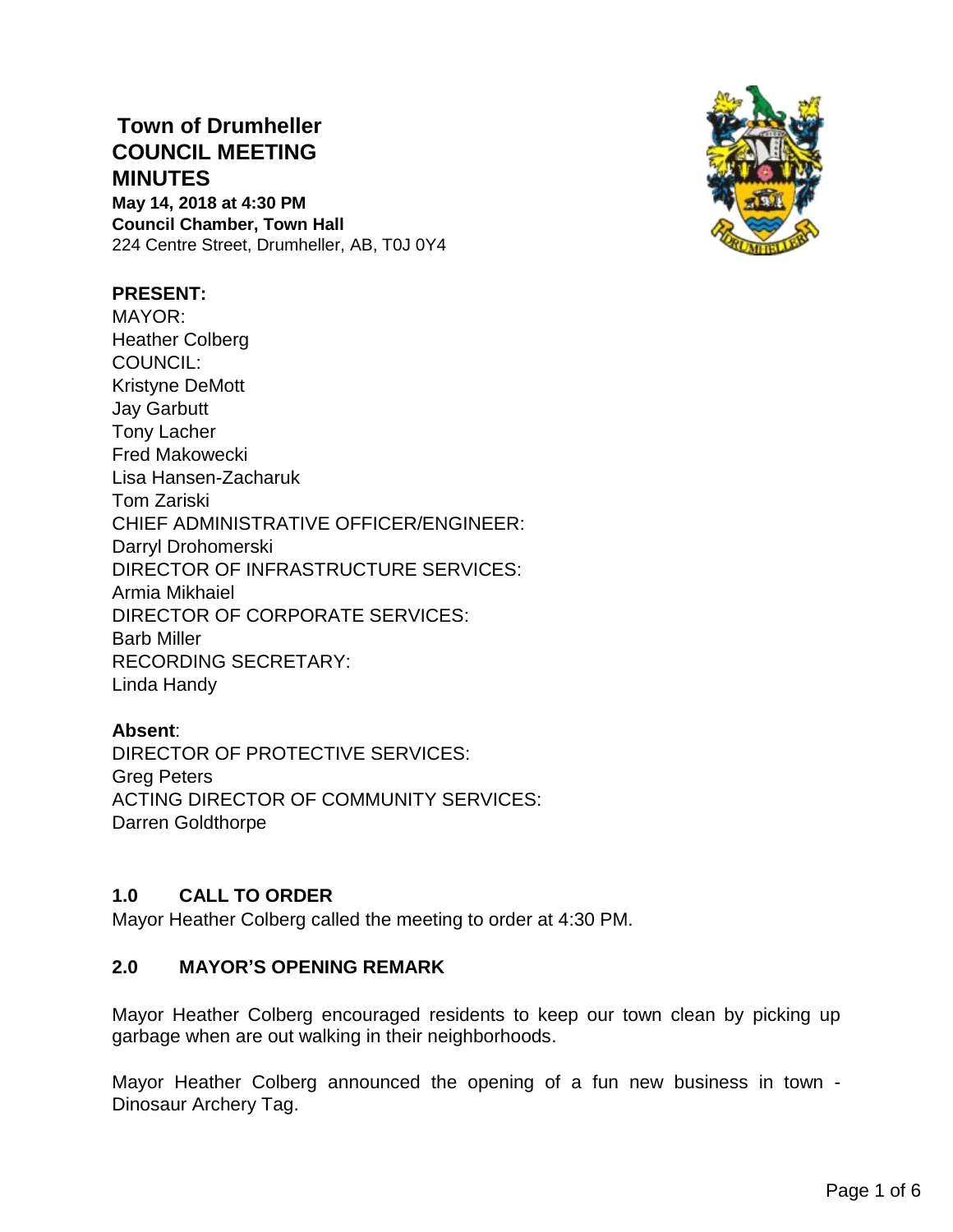Mayor Heather Colberg proclaimed May 20<sup>th</sup> as Miners' Memorial Day in Drumheller.

### **3.0 PUBLIC HEARING**

### **4.0 ADOPTION OF AGENDA**

**MO2018.86** Garbutt, DeMott moved to adopt the agenda as presented. Carried unanimously.

### **5.0 MINUTES**

### **5.1. ADOPTION OF REGULAR COUNCIL MEETING MINUTES**

5.1.1 Regular Council Meeting Minutes of April 30, 2018

**MO2018.87** Lacher, Zariski moved to adopt the Regular Council Meeting Minutes of April 30, 2018 as presented. Carried unanimously.

### **5.2. MINUTES OF MEETING PRESENTED FOR INFORMATION**

5.2.1 Municipal Planning Commission Meeting Minutes of March 29, 2018

### **5.3. BUSINESS ARISING FROM THE MINUTES**

### **6.0 DELEGATIONS**

Presentation from Justin Hill – Acting Director – Palliser Regional Municipal Services J. Hill explained that the reason for his visit to Council was twofold: Discuss the framework for the upcoming Inter-municipal Development Plans (IDPs) in partnership with neighboring municipalities and as governed by the modernized Municipal Government Act and secondly, to provide an overview on the capabilities of the GIS mapping for the Town of Drumheller.

IDPs – Palliser Regional Municipal Services will work with member municipalities on preparing IDPs with neighboring municipalities such as Starland County. As well, PRMS will be preparing definitions as required under the new cannabis legislation and options as to where the retails stores can set up within the Town limits. An amendment to the Land Use Bylaw will be introduced to Council in the near future.

GIS WebMap – link: www.palliserwebmap.ca (both public and internal access). Public users are able to obtain information on parcels of land, do assessment comparisons and access the tourism recreation themed map. For internal use, dial out notification system has been embedded into the web map which can be used for emergency management or infrastructure notifications to the public such as water breaks. He explained that the information is copied from the Town's Vadim system so in order to have good results, the Vadim system has to be regularly updated. For future use, it is proposed that the system will be used for expanded infrastructure needs such as identifying waterlines and hydrants; it is the Town's intent to streamline the information and have the data available for all internal users so that the same information is used by all parties. This module of the system will contain a better field application component with the capability to capture and update information in the field so that the users are working with the most current data. This phase of the web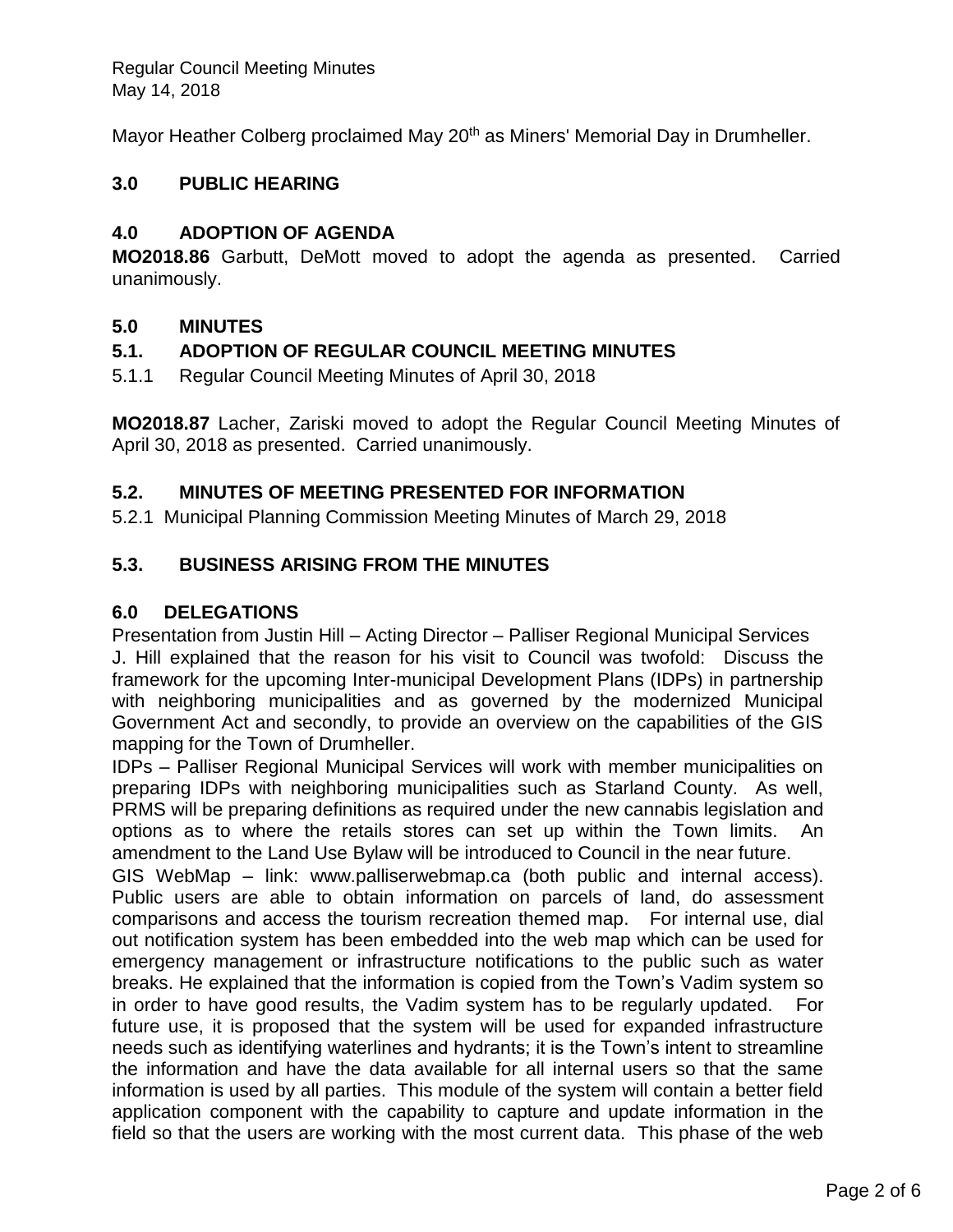mapping system should be completed by the end of the year with training over the winter.

In response to questions from Council, J. Hill explained that the costs for third party dial outs are \$0.09 for phone call or \$0.04 per text. Council agreed that the Town is underutilizing the software capabilities and that neighborhoods could be notified for street cleaning, water breaks, etc. and that the software provides an increased connection with our citizens. The aerial images were taken in 2014 and are used for a 5-6 year span as aerial imaging is expense. The web map cannot be used as a line locate in order to avoid an Alberta One Call or as a survey document. The link to the PRMS web map is on the Town's website. J. Hill further explained that PRMS has a drone fixed winged aircraft that produces 3-D models of an area which can be used for detecting change of the landscape. He noted that the map identifies both the regulated and natural flows of the river; floodway exemption areas are included as well. He stated that he is not sure when the new mapping data will be forthcoming from the Province. The future proposal for the web mapping is a full overhaul on the infrastructure mapping system which will incorporate tangible capital assets and assigns values to the infrastructure as well as depreciation, risk factors and budget dollars needed for replacement. He explained that this is a costly proposal and if introduced at this time, the requisition fee would increase significantly; there may be a possibility to access grant dollars and a meeting has been arranged with member municipalities to discuss options.

Council thanked Justin for his presentation.

# **7.0 COMMITTEE OF THE WHOLE RECOMMENDATIONS**

### **8.0 REQUEST FOR DECISION REPORTS**

### **8.1 CAO**

8.1.1 Bylaw 04.18 being a bylaw to incur indebtedness by the issuance of debenture in the amount of \$497,400 for the purpose of Flood Mitigation in Central Drumheller through berm enhancement and construction – second and third readings

D. Drohomerski recommended that Council proceed to second and third readings so that Administration can proceed with the flood mitigation project for Central Drumheller.

**MO2018.88** Zariski, Hansen-Zacharuk moved second reading of Bylaw 04.18. Carried unanimously.

**MO2018.89** Garbutt, Makowecki moved third reading of Bylaw 04.18. Carried unanimously.

### **8.2 DIRECTOR OF INFRASTRUCTURE SERVICES**

### **8.3 DIRECTOR OF CORPORATE SERVICES**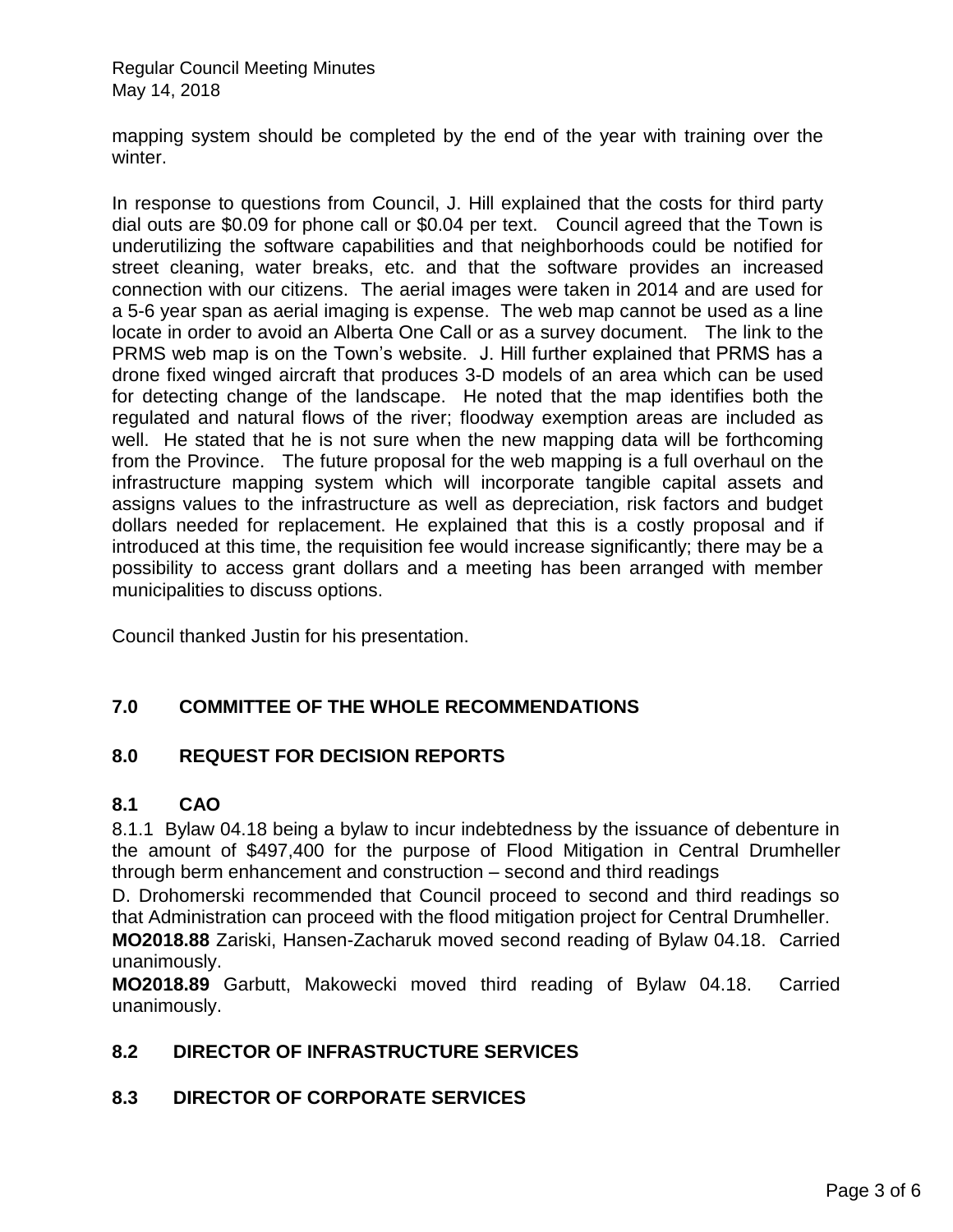# **8.4. DIRECTOR OF COMMUNITY SERVICES**

### **8.5 DIRECTOR OF PROTECTIVE SERVICES**

### **9.0 PRESENTATION OF QUARTERLY REPORTS BY ADMINISTRATION**

9.1 Quarterly Reports from January 1, 2018 to April 30, 2018

Administration provided their quarterly reports as follows:

#### **CAO**

Addition to Report: Kneehill County is going to build a large reservoir for additional water supply demand. They will draw water to fill their reservoir during the evening.

#### **Director of Infrastructure Services**

Addition to Report: In response to pool temperature complaints still coming into the Town, D. Drohomerski stated that there has been regular monitoring of the pool temperature and there is no difference seen in the temperatures this April compared to last April. He further explained that the water flows and circulation are different since the upgrade and this may be contributing to the feel of the water temperature.

Councillor Hansen-Zacharuk brought forward a concern that the Spray Park surface is slippery.

D. Drohomerski explained that the Spray Park will be resurfaced in the near future.

Councillor Hansen-Zacharuk requested that Administration find out what happened to the bleachers in Midland.

D. Drohomerski explained that the Red Deer River Adventures will be leasing the concession at Newcastle and they will be looking after the opening and closing of the public washrooms.

### **Director of Corporate Services**

Addition to Report: Disaster Recovery Program (DRP) application has been submitted and awaiting approval on June  $5<sup>th</sup>$ ; following approval, businesses and residents can submit their costs incurred during the high water event; a provincial representative may be in attendance to assist (known as the intake date - which may be a few months after the event). Last year's claims for the Rosebud Ice Jam – one individual was not approved for a portion of their claim due to them not obtaining insurance at the time of their purchase; other claims have been approved. B. Miller explained that claims are for emergency replacement and loss only; as well, the Province has a maximum replacement cost assigned to all items.

Councillor Jay Garbutt requested a variance report for Council's next meeting.

#### Acting Director of Community Services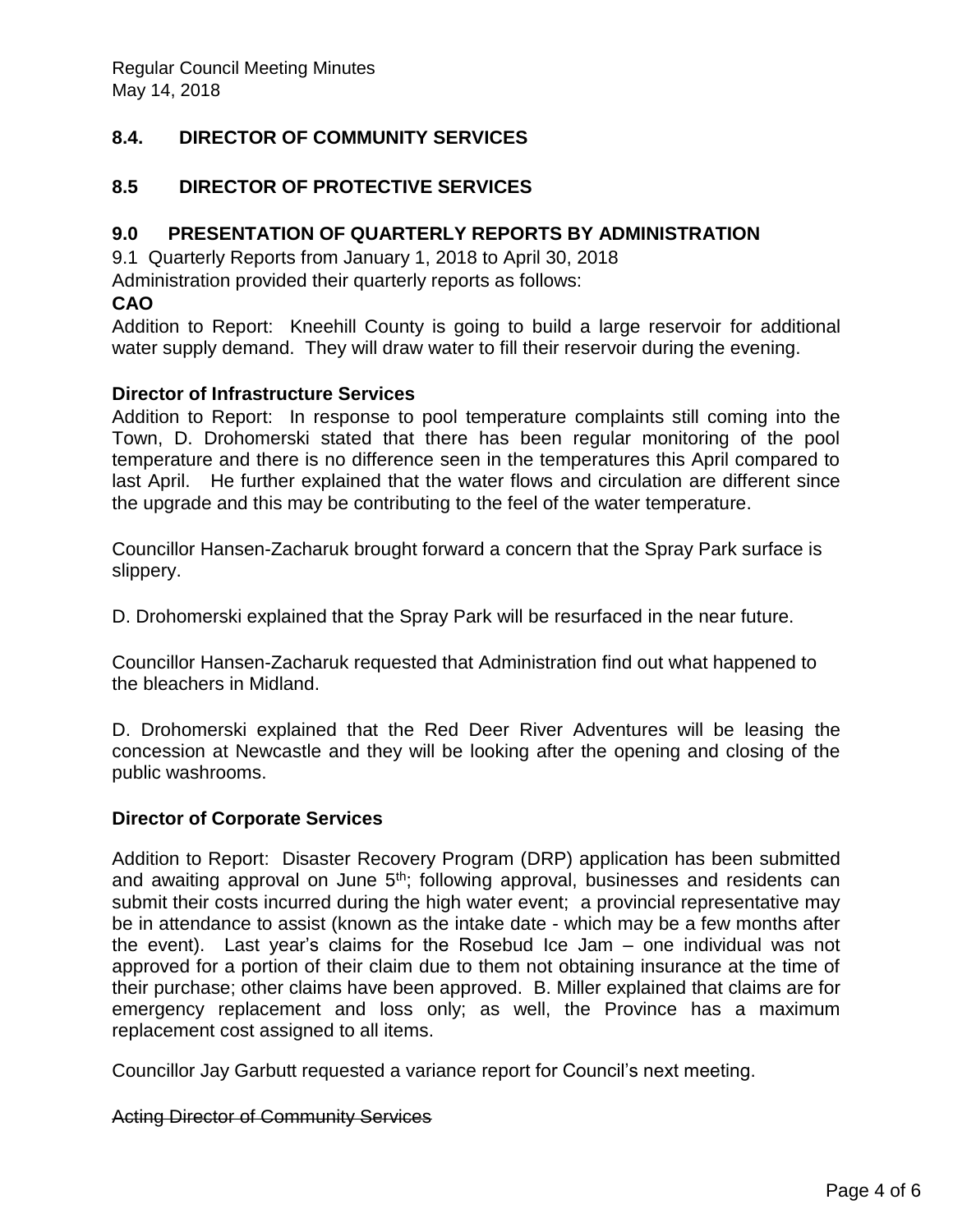#### Director of Protective Services

In response to Councillor J. Garbutt's request that the Amendments to the LUB on cannabis regulations move forward on a more timely basis, D. Drohomerski explained that an amendment to the LUB will be introduced to Council on May  $28<sup>th</sup>$  for first reading and a draft Cannabis Bylaw will be brought forward to Council by the end of June.

### **10.0 PUBLIC HEARING DECISIONS**

### **11.0 UNFINISHED BUSINESS**

### **12.0 NOTICE OF MOTION**

### **13.0 MAYOR AND COUNCILLORS REPORTS**

13.1 Quarterly Reports from February 1, 2018 to April 30, 2018 Mayor Colberg advised that the following quarterly reports were being presented for information only: Councillor Tom Zariski Councillor Fred Makowecki Councillor Jay Garbutt Councillor Kristyne DeMott Councillor Lisa Hansen-Zacharuk Councillor Tony Lacher Mayor Heather Colberg

Mayor Heather Colberg recessed the meeting at 5:33 PM for a supper break. Mayor Heather Colberg reconvened the meeting at 6:14 PM and announced that the remainder of the meeting would be held at BCF.

### **14.0 CLOSED MEETING**

**14.1 The closed meeting will be held at the BCF (upstairs Hall A) at 6:30 PM. MO2018.90** Lacher, Zariski moved that Council close the meeting to the public at 6:30 PM Agenda Item 14.1 Labour – Economic Interests (FOIPP Act Section 25 Economic and Other Interests of a Public Body). Carried unanimously.

**MO2018.91** Makowecki, Zariski moved that Council return to the Open Meeting at 9:48 PM. Carried unanimously.

### 14.1 Labour Matter

There being no further business, the Mayor declared the meeting adjourned at 9:48 PM.